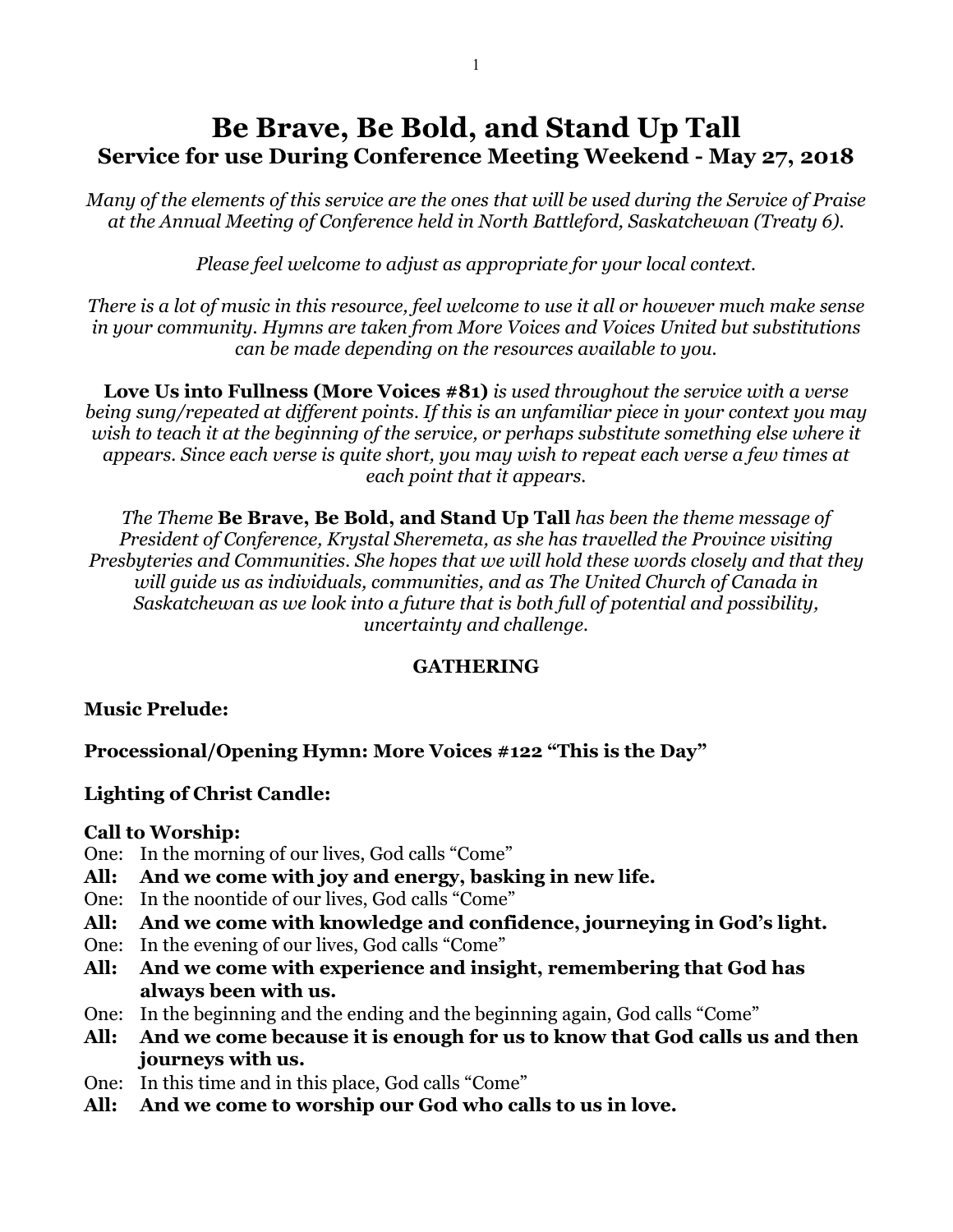## **Welcome & Announcements:**

## **Acknowledgement of the First Peoples of the Land and Traditional Territories:**

For thousands of years, Indigenous people have walked in this land, on their own country. Their relationship with the land is at the centre of their lives. As we open our worship service today, we acknowledge that we are gathered in the traditional territory of the Cree, the Anishinaabe, the Lakota, Nakota, Dakota, and the homeland of the Métis Peoples – area most recently defined as Treaty 4/6, and we acknowledge their stewardship of this land throughout the ages.

## **Opening Prayer:**

One: Holy one, you who are the source of all love and the ground of our being,

- **All: we gather as your people today, rooted in your love.**
- One: We are grateful for the opportunity to come together as your church. We think of those gathered today in North Battleford, to celebrate the ministries of The United Church of Canada in Saskatchewan Conference, knowing that they likewise think of each congregation.
- **All: We pray that your Spirit of hope, healing, and life will continue to embolden us to be faithful followers of the Way of Jesus.**
- One: May our worship today inspire us to be the winds of change you need to bring your peace, justice, reconciliation, and love into our hurting world.
- **All: Amen.**

## **More Voices #81 "Love Us into Fullness" Verse 1**

## **Prayer of Confession and Call to Transformation:**

One: Merciful God, God of wisdom and truth, You know us inside and out, better than we even know ourselves. For thousands of years,

**All: You have beckoned to your people, saying, "Come." And for thousands of years, matriarchs and patriarchs, poets and prophets, dreamers, artists, and activists,**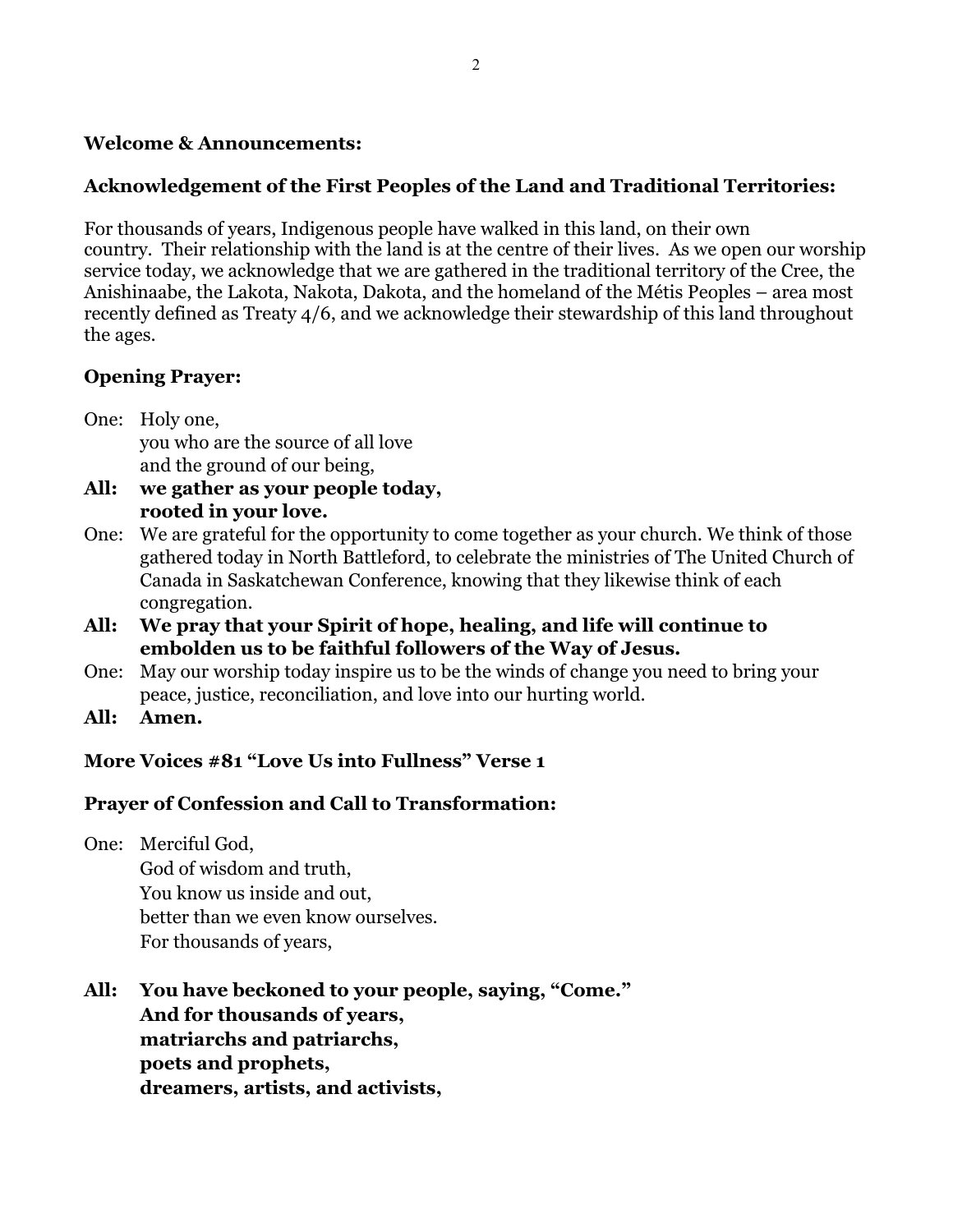**have dared to go where you would lead, have moved forward in faith. You beckon us still, And some days we rise when we hear the call.**

One: But other days, we shy away from the challenge of it.

**All: We worry how others might perceive us, or whether everyone will want to hear what we have to say, worried we might be mocked or scorned. We stay silent when our voices are needed. We refuse to see the pain and the injustice our neighbours are facing, withholding love our world so desperately needs.**

One: Nudge us from complacency, push us beyond our comfort zone, out into your waiting world.

**All: When we have stood still, instead of following, God forgive us,**

*Silence*

One: God hear our prayer,

#### **All: And in your mercy answer. Amen.**

#### **Words of Assurance:**

One: Even as we offer our prayers of confession we are already forgiven. At the empty tomb, God declared Life to be stronger than death, Love to be stronger than Hate. And we are called into this truth, Into this life of faith, To be light bearers in the world. When we would be silent, God gives us our voices once again, When we would remain still, God nudges us ever onward. God continues to lead us towards Life for all. For in Jesus Christ we are reconciled back to God, And nothing can separate us from a Love like that!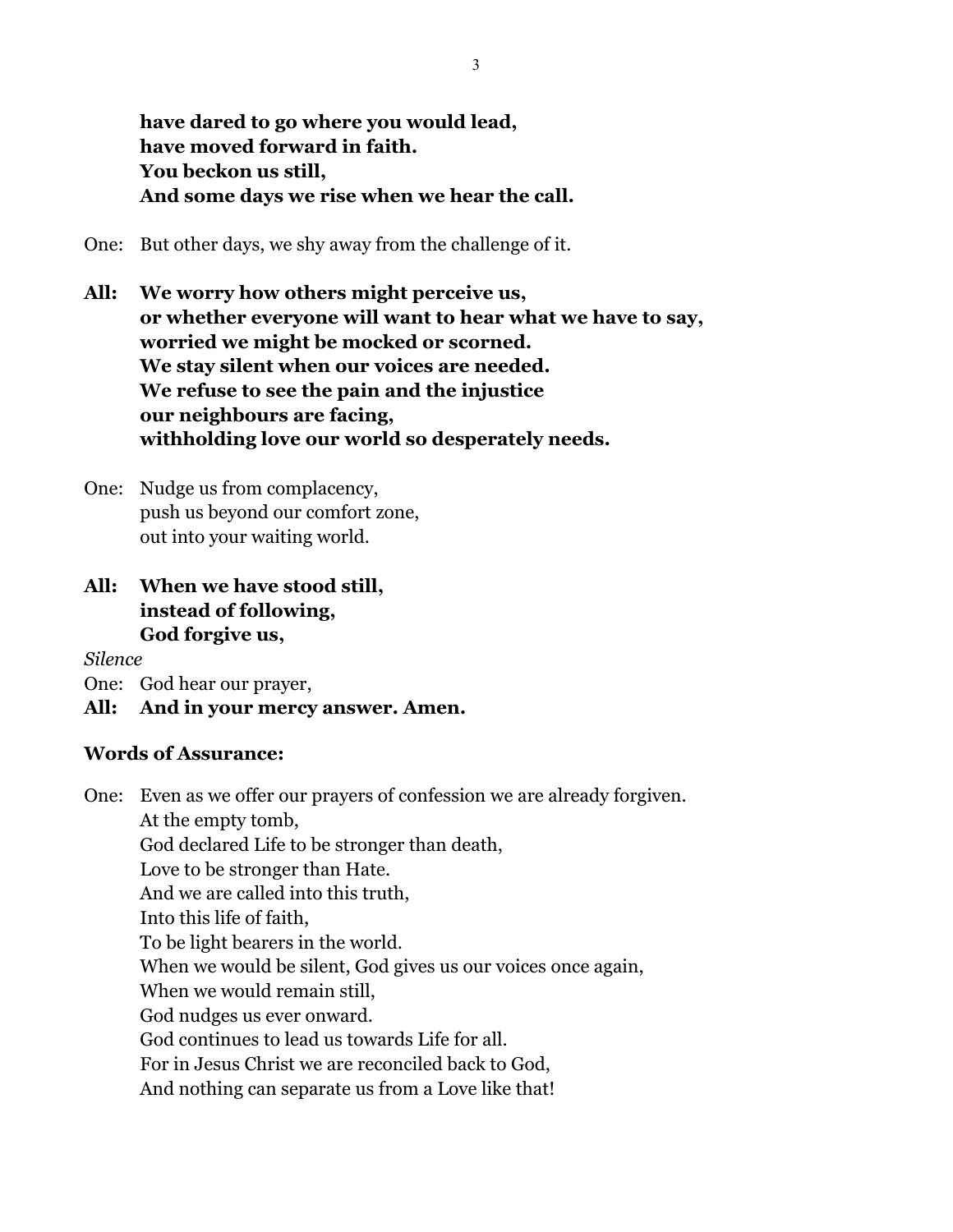**All: Thanks be to God! Amen**

**More Voices #81 "Love Us into Fullness" Verse 1 (Reprise)**

**Alternative/Additional Hymn: Voices United #359 "He Came Singing Love"** 

## **WORD**

**Theme Time for the Young and Young at Heart – A Hole in the Paper**  (Full Script and Instructions follow)

**More Voices #81 "Love Us into Fullness" Verse 2**

**A Prayer for Insight and Understanding:**

**All: Spirit of the Living God, turn on the light of truth and wake up our hearts by the words we now declare and ponder. In ancient stories let us find fresh life, fresh hope and fresh courage for witness in your world. Amen.**

**First Reading: Isaiah 6:1-8 (NRSV)**

[The prophet Isaiah said…]

In the year that King Uzziah died, I saw the Lord sitting on a throne, high and lofty; and the hem of God's robe filled the temple. Seraphs were in attendance above him; each had six wings: with two they covered their faces, and with two they covered their feet, and with two they flew. And one called to another and said:

'Holy, holy, holy is the Lord of hosts; the whole earth is full of God's glory.'

The pivots on the thresholds shook at the voices of those who called, and the house filled with smoke. And I said: 'Woe is me! I am lost, for I am a man of unclean lips, and I live among a people of unclean lips; yet my eyes have seen the King, the Lord of hosts!'

Then one of the seraphs flew to me, holding a live coal that had been taken from the altar with a pair of tongs. The seraph touched my mouth with it and said: 'Now that this has touched your lips, your guilt has departed and your sin is blotted out.'

Then I heard the voice of the Lord saying, 'Whom shall I send, and who will go for us?'

And I said, 'Here am I; send me!

**Second Reading: Matthew 14:22-33 (NRSV)**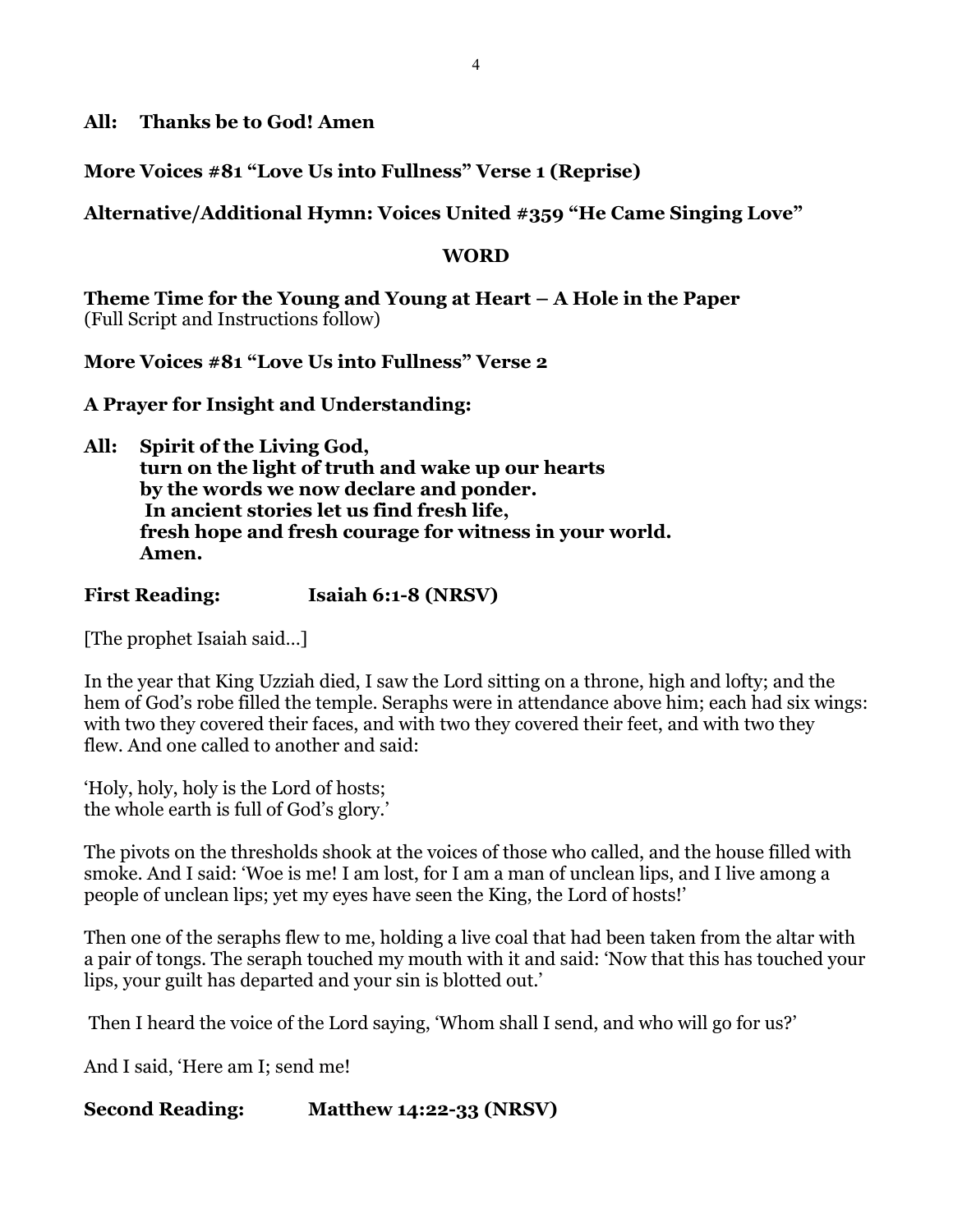[Jesus] made the disciples get into the boat and go on ahead to the other side, while he dismissed the crowds. And after he had dismissed the crowds, he went up the mountain by himself to pray.

When evening came, he was there alone, but by this time the boat, battered by the waves, was far from the land, for the wind was against them.

And early in the morning he came walking towards them on the lake. But when the disciples saw him walking on the lake, they were terrified, saying, 'It is a ghost!' And they cried out in fear.

But immediately Jesus spoke to them and said, 'Take heart, it is I; do not be afraid.'

Peter answered him, 'Lord, if it is you, command me to come to you on the water.'

He said, 'Come.' So Peter got out of the boat, started walking on the water, and came towards Jesus.

But when he noticed the strong wind, he became frightened, and beginning to sink, he cried out, 'Lord, save me!'

Jesus immediately reached out his hand and caught him, saying to him, 'You of little faith, why did you doubt?' When they got into the boat, the wind ceased.

And those in the boat worshipped him, saying, 'Truly you are the Son of God.

## **A Space for Special Music**

(if appropriate in your community)

## **Reflection: Be Brave, Be Bold, and Stand Up Tall**

(full Script follows)

# **Affirmation of Faith: A New Creed**

In North Battleford this morning, Conference delegates stand together and affirm our shared faith as will thousands of worshippers throughout This United Church of Canada in so many spaces, many like ours, many very different.

We are invited to join them and allow these words to join us together—just as our stories of faith join us with Christians of so many other Traditions, across the globe, and throughout History.

Would the congregation please rise as you are able as we affirm our faith together, joining in as you feel comfortable

## **We are not alone we live in God's world**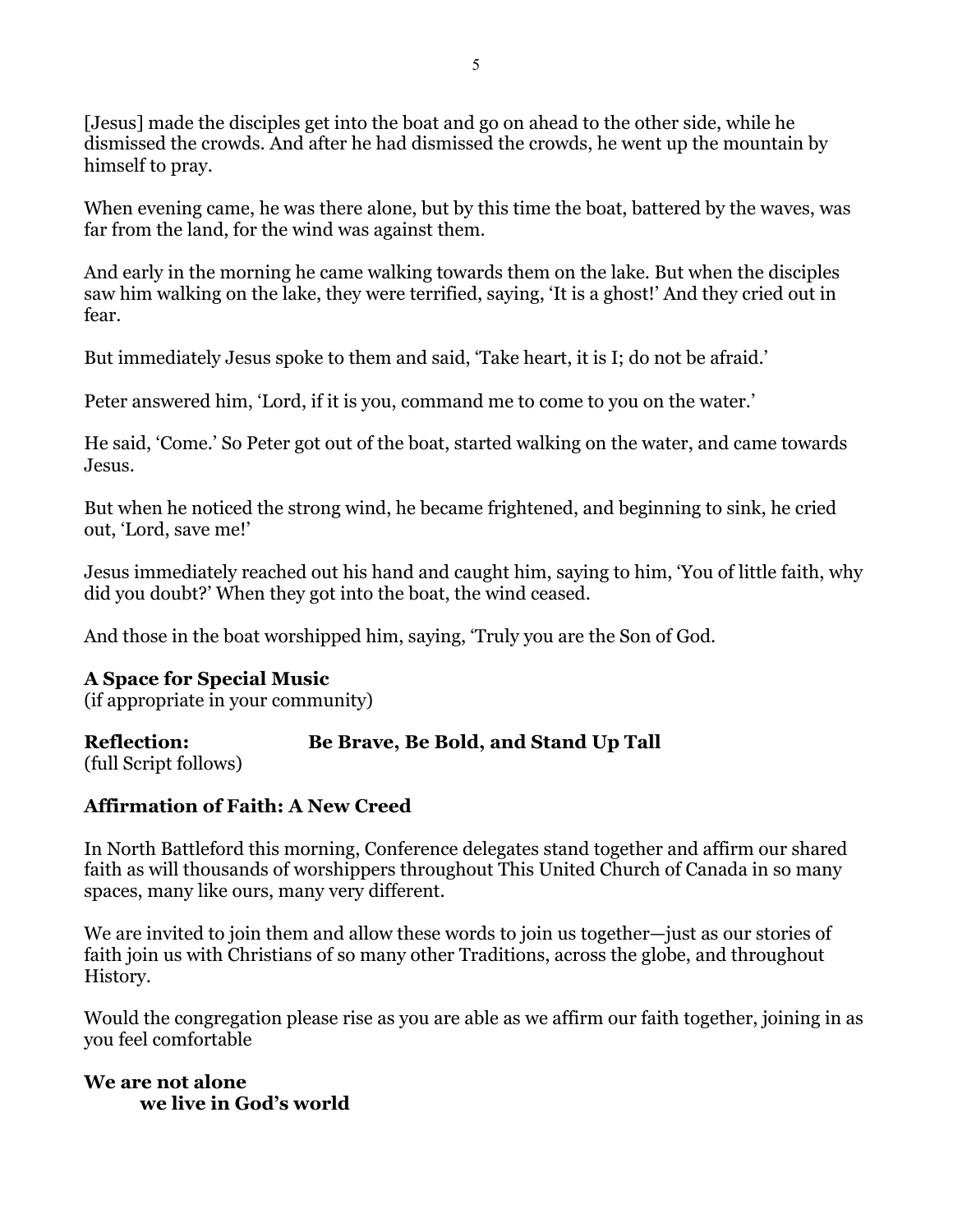**We believe in God: who has created and is creating who has come in Jesus the word made flesh, to reconcile and make new, who works in us and others by the Spirit.**

**We trust in God.**

**We are called to be the church: to celebrate God's presence, to live with respect in Creation, to love and serve others, to seek justice and resist evil, to proclaim Jesus crucified and risen, our judge and our hope.**

**In life, in death, in life beyond death God is with us.**

**We are not alone.**

**Thanks be to God.**

**More Voices #81 "Love Us into Fullness" Verse 2 (Reprise)**

**Alternative/Additional Hymn: More Voices #23 "Come, O Holy Spirit"** 

#### **RESPONSE**

#### **An Invitation to Offering:**

One: We are a people called by God to be bold in our striving to give Jesus' life and teachings meaning in our time and place in history. As we present our offering today, may we also present our whole selves to further the work of God's reign here and now.

#### **Offering Hymn: Voices United # 468 Let us Talents and Tongues Employ**

#### **Dedication of Offering:**

**All: Source of Love and Ground of our Being, accept and bless all we offer this day. Grant that, in responding to your Spirit, we heed your call to serve your world in Jesus' name. Amen.**

**More Voices 81 "Love Us into Fullness" Verse 3**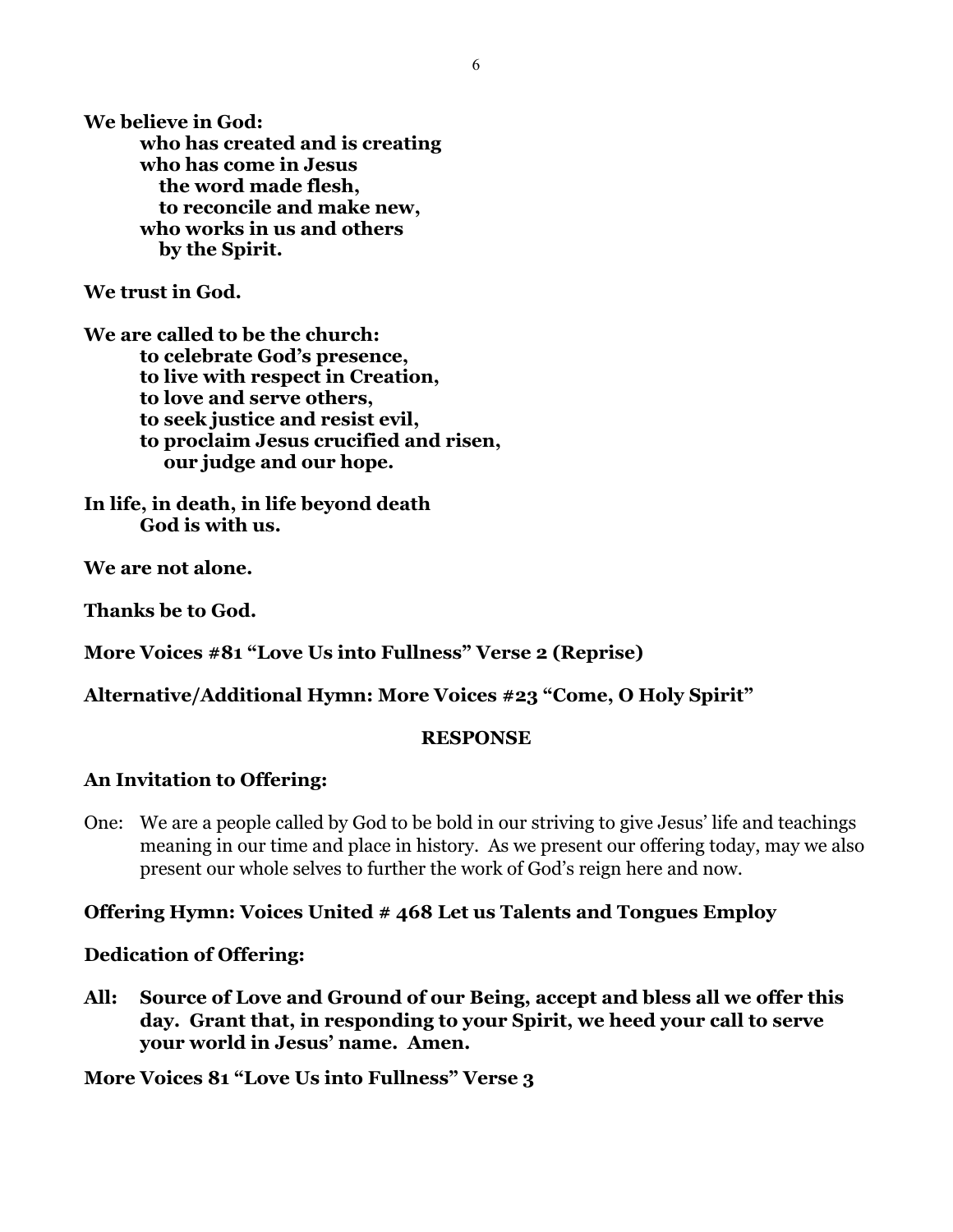## **Prayers of the People**

Gracious God, whose love knows no bounds, who seeks wholeness and reconciliation for all peoples, we bring our prayers; those we speak aloud as well as the unspoken prayers of our hearts.

We pray especially for our siblings around the world and within the borders of our own nation and province, who know what it is to live without:

> without security without freedom from fear without the hope of a better tomorrow without water that is safe to drink without a belief in those meant to protect.

We pray, too, for those whose relationship with their government is one of fear and struggle.

We hold them all in our hearts and pray that they might know the safety of your love and feel the wholeness of your loving embrace.

Hear our prayer O God.

We pray for our leaders those of our communities and nations and our church as they face decisions made in the past, and seek a better envisioned future. We hold them in our hearts and pray that they might lead with prophetic voices for our future.

Hear our prayer O God.

We pray for our neighbors those who are near to us and those further away. As our friends and families face new joys and new sorrows, new uncertainties, new hopes, as they begin new adventures and try to heal old wounds, Loving God, help them to know that in their brokenness and their blessings they are your beloved, and a beloved part of this family.

We lift up these prayers and the silent prayers of our hearts.

*Silence*

We pray using the words that Jesus taught his friends and followers. For as a child turns to her Mother, so we turn to God and pray: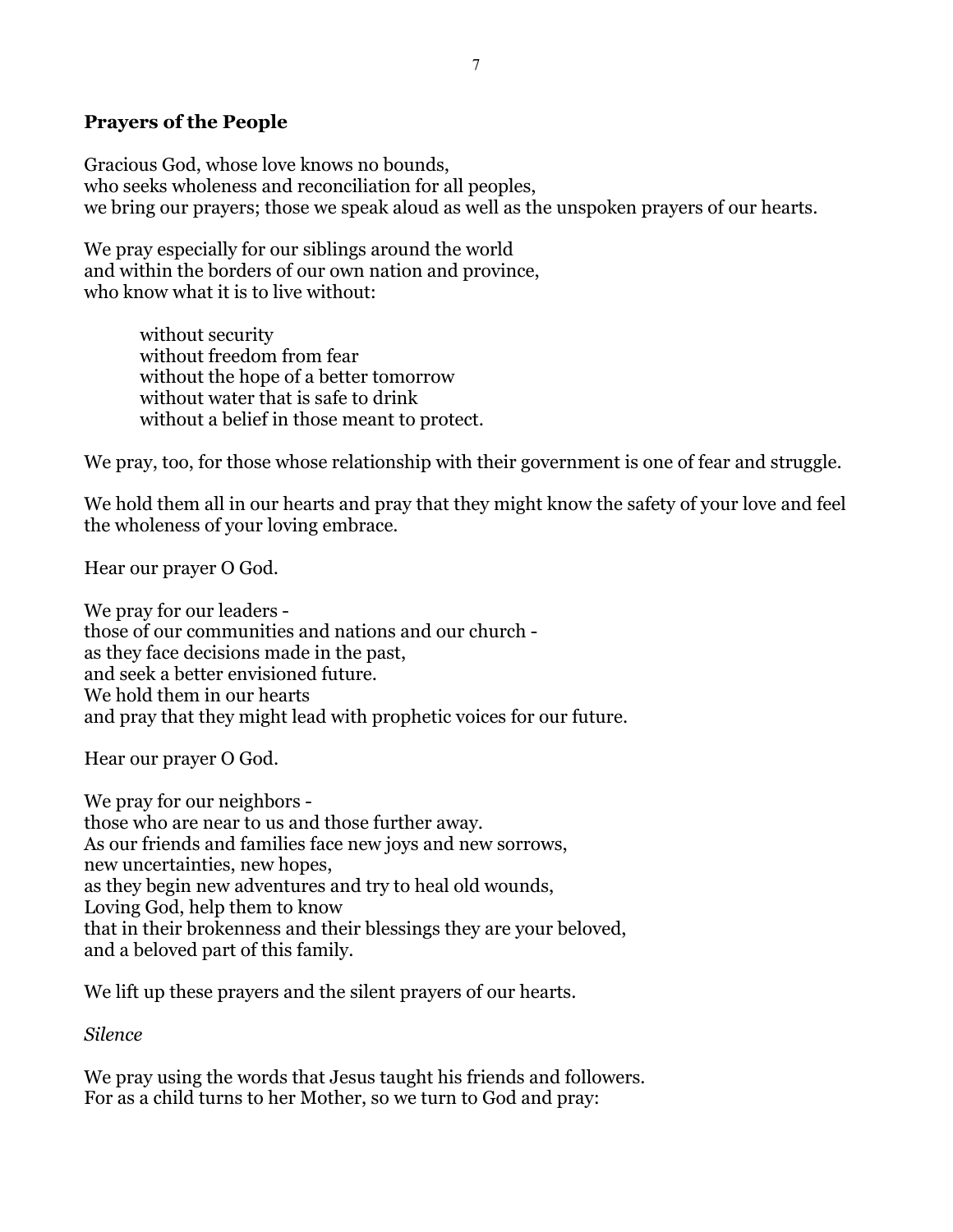**Our Father in heaven, hallowed be your name, your kingdom come, your will be done, on earth as in heaven. Give us today our daily bread. Forgive us our sins as we forgive those who sin against us. Save us from the time of trial and deliver us from evil. For the kingdom, the power, and the glory are yours now and forever. Amen.**

## **More Voices #81 "Love Us into Fullness" Verse 3 (Reprise)**

## **Closing Hymn: Voices United #509 I, The Lord of Sea and Sky**

**Commissioning and Blessing** (a paraphrase of a Franciscan Blessing)**:**

May the Creator bless us with *discomfort* at easy answers, half-truths, and superficial relationships, so that we may live deep within our hearts.

May the Creator bless us with *anger* at injustice, oppression, and exploitation of people, so that we may work for justice, freedom, and peace.

May the Creator bless us with *tears* to shed for those who suffer from pain, rejection, hunger, and war, so that we may reach out our hands to comfort them and turn their pain into joy.

And may the Creator bless us with enough *foolishness* to believe that we can make a difference in this world and this Church, so that we can do what others claim cannot be done, to bring justice and kindness to all God's children, especially the poor and excluded.

As we leave here today to live into the Lord's requirements of doing justice, loving kindness, and walking humbly with our God (Micha 6:8) let us remember that as in the past, the present, and all the tomorrows to come, we are watched over, we are cared for, and we are blessed as we serve God, this community, and those outside this community.

Go in true partnership and service with the blessing of God.

## **Recessional Hymn: Voices United #352 "I Danced in the Morning"**

## **Musical Postlude**

*This Liturgy was prepared by President of Conference Krystal Sheremeta, President Elect Bonnie Morton, Cam Fraser, and Conference Personnel Minister Liz Mackenzie.*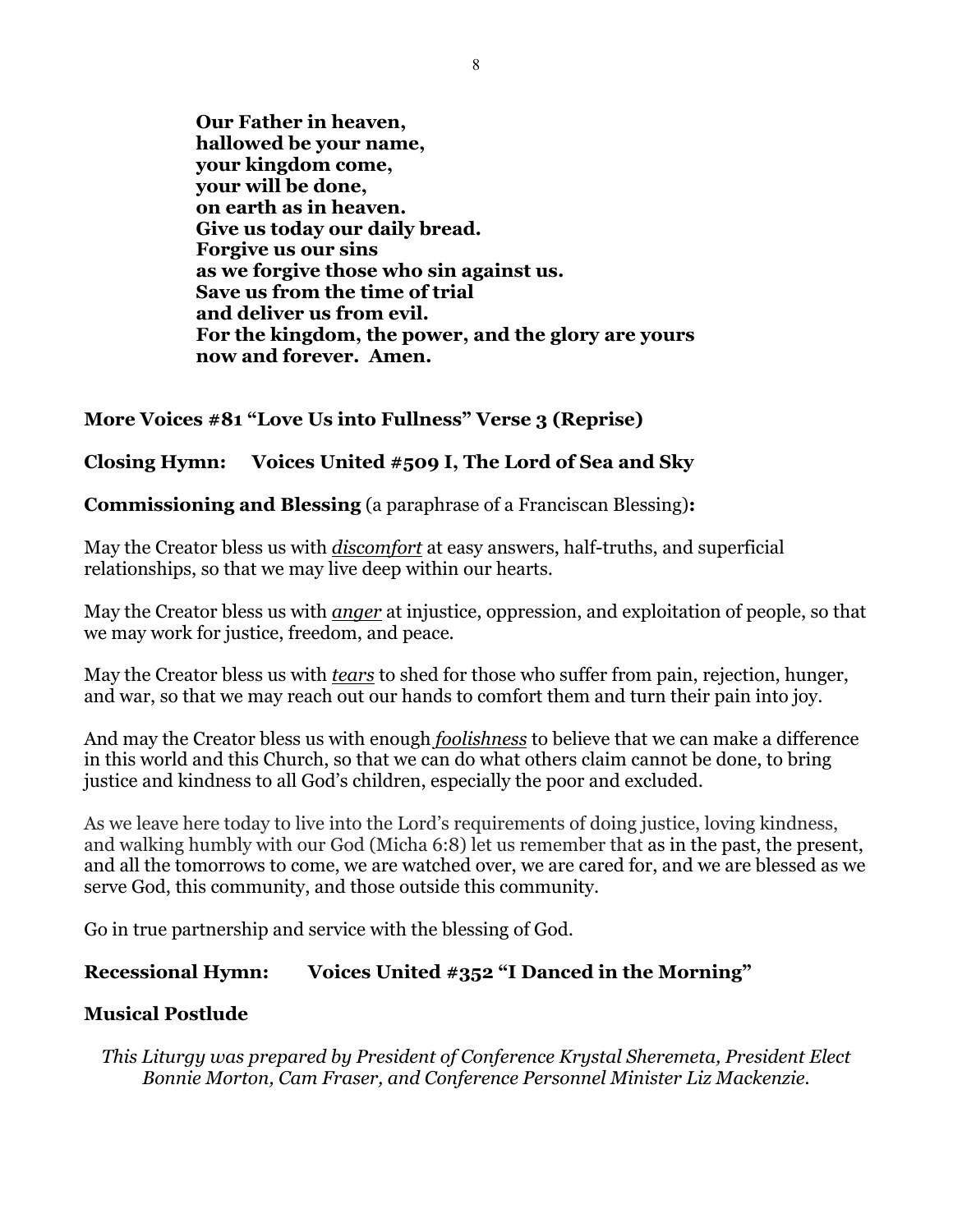## **Theme Conversation — A Hole in the Paper (Script)**

*In this Theme Conversation, the story of Jesus & Peter walking on Water is paired with a bit of a "magic trick" of cutting a hole in an 8 ½ x 11 piece of paper that is big enough to step through. It probably warrants some practice both to accomplish the cutting of a hole and to time the cutting with the story. You may want to have two people lead this, one to cut the hole and one to tell the story. Feel free to adjust script as you see fit!*

I have a piece of paper here. Can someone confirm for me that this is a ordinary piece of paper?

*Have child check.*

Who here thinks I can cut a hole in this paper?

Who thinks I can cut a hole big enough for my whole body to go through?

Who wants to see me try?

## *Begin cutting*

In our story today Jesus' friends are in boat when the wind starts to blow and the waves start to rock the boat around and they are scared! And just when they thought they could not get more scared, suddenly they see someone – WALKING ON THE WATER!

They think it is a ghost until they hear the voice of their friend Jesus – "It's me. Don't be afraid" (easy for him to say!).

But one of Jesus' friends, Peter, hears him and actually calls out. "Jesus, if it's you, call for me and I will come out on the water." The rest of Jesus' friends must have said to each other WHAT IS PETER THINKING?

But Jesus says come.

So Peter does.

He puts one leg over the boat.

And then another.

And he walks.

On Water.

Just like Jesus did.

Now, the story goes on that when he saw the waves and wind, he got afraid and began to sink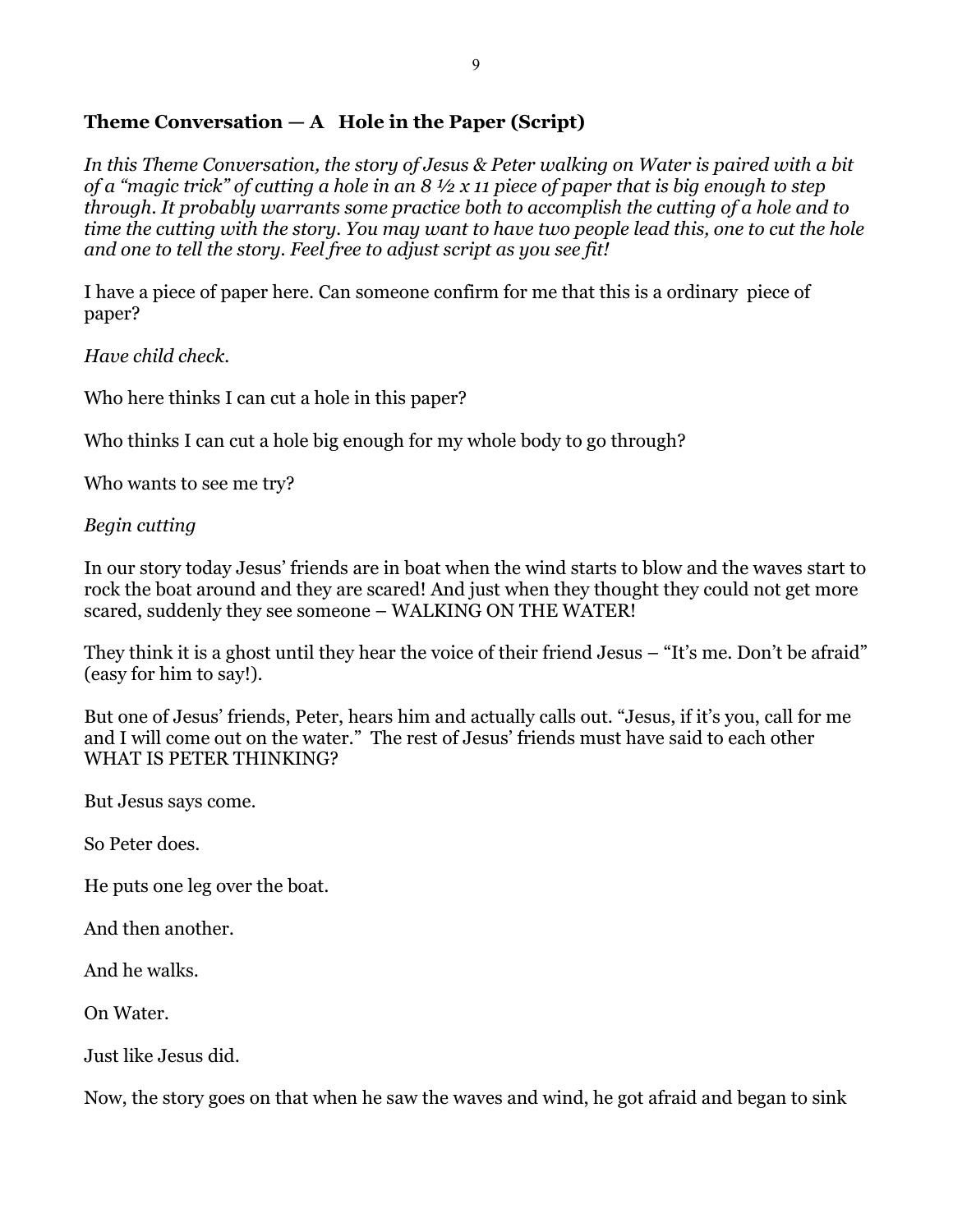until Jesus took him by the hand and helped him back into the boat, so a lot of tellings of this story focus on the fact that Peter sank. But today, I want to celebrate that before he sank – HE WALKED!

Now just like Peter's pals, we might wonder, "WHAT WAS PETER THINKING?"

You know what I think? That Peter was thinking, if Jesus says I can do this, I can do this!

I bet if you asked Peter that morning if he could walk on water, he'd laugh at you. But when Jesus looked at him, he saw someone who could answer the call to walk on water. And when Jesus saw that, Peter could see it in himself too.

Sometimes, we do not have any idea of what we can do, who we can be, until someone else helps us see it. Maybe that's what it means to be called by God, to see something inside ourselves, each one of us, and our churches, that we never thought was there before!

Now back to our paper.

*Cutting Should be done by now.*

When we looked at this paper, we didn't think there was a hole inside big enough to put a body through. But let's look at it differently.

*Unfold the hole.*

We see what was there the **whole** time!

*Step through the hole or ask a Child to do so.*

I wonder if part of our call to follow Jesus, our call to be church, is a call to imagine that within us there is more than we could ever imagine, and to be people who call one another to imagine what we might do…

If we only step out of the boat.

And take our first step!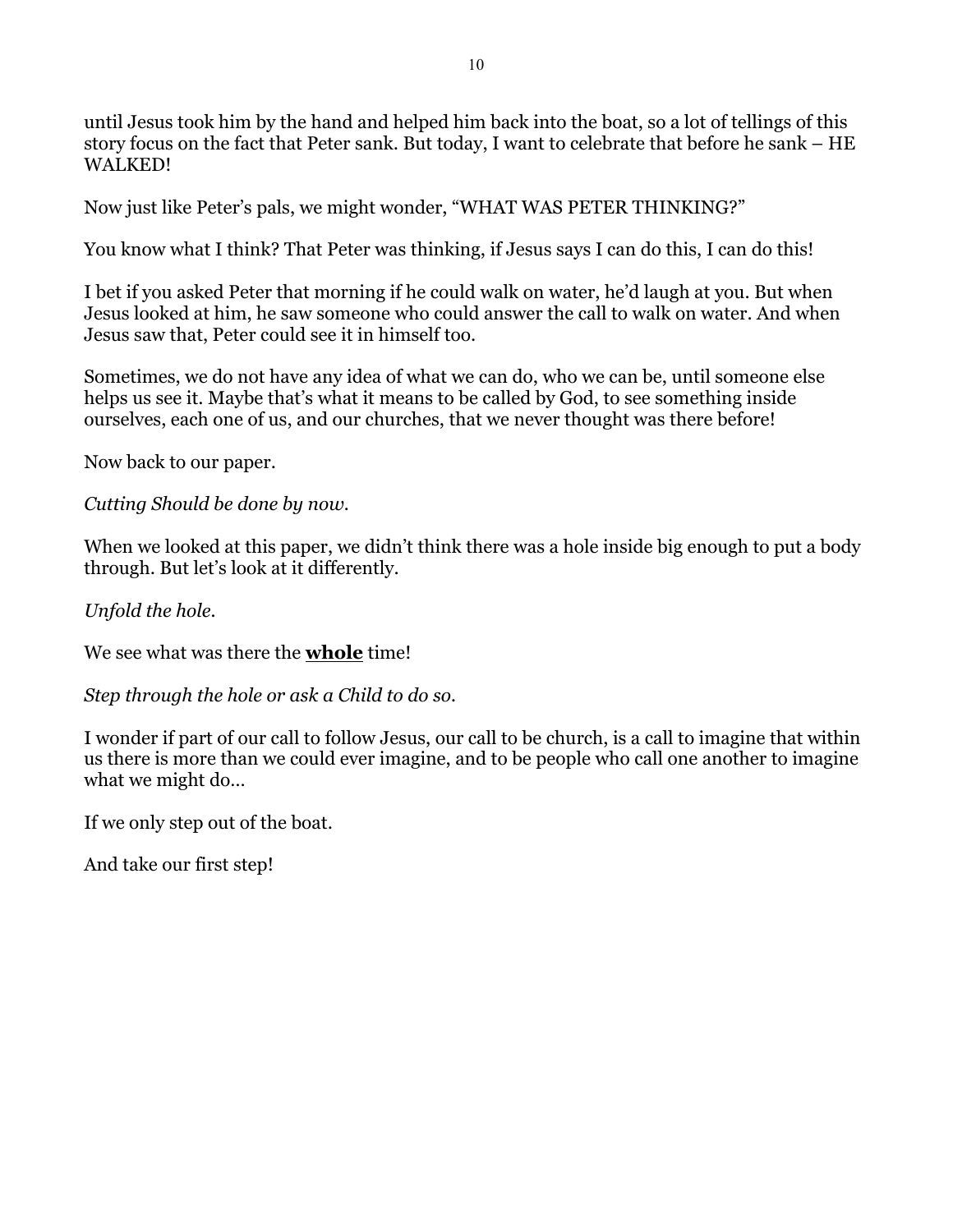## **A Hole in the Paper (Instructions)**

- 1. Tighten your shoelaces, because this will blow your socks off!
- 2. You need a piece of paper and a pair of scissors.
- 3. Fold the Paper in ½ length wise
- 4. Make a first cut away from the fold across the paper stopping a few cm from the edge.
- 5. Make second beside the first from the edge and stop a few cm from the fold.
- 6. Go back and forth, **always** leaving a few cm.
- 7. Make sure your final cut is from the fold to the open edge.
- 8. Go along the fold, cutting the pieces held together leaving the first and last intact.
- 9. This should allow you to unfold the paper into a large hole.
- 10. Practice a few times to make sure you can do this.









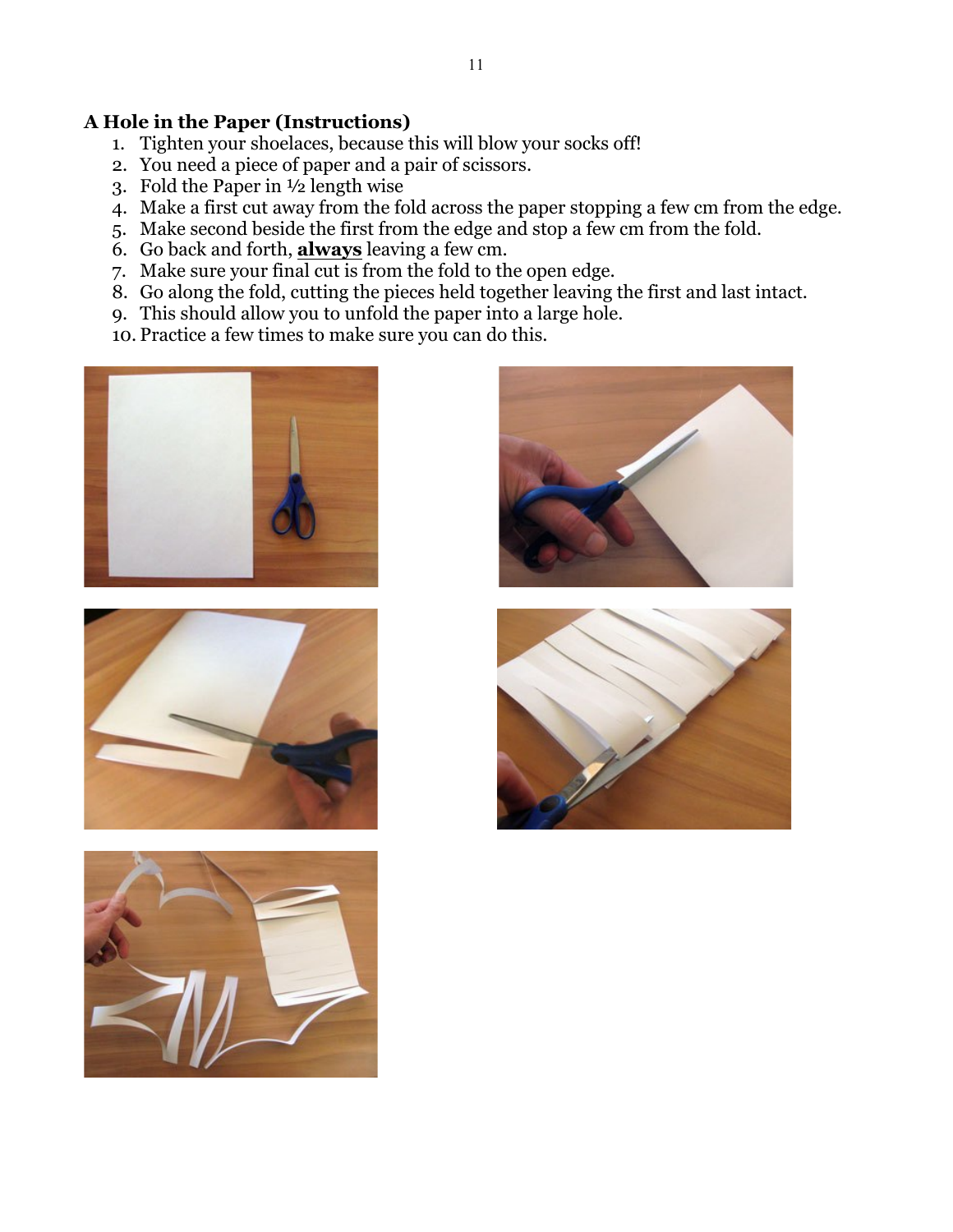## **Be Brave, Be Bold, and Stand Up Tall – Reflection Script**

*Feel free to use as is or to adjust to fit your context. Maybe there are local stories from your own community that will bring these ideas to life.* 

Maybe you've heard this one before…

Frustrated with all the suffering and pain they saw on the evening news, a long time churchgoer, turns off the tv, walks out into a field and prays (or maybe shouts at the heavens is a more accurate term).

*WHY GOD?*

*WHY DO YOU ALLOW POVERTY?*

*WHY DO YOU ALLOW WAR?*

*WHY DO YOU ALLOW PEOPLE TREAT EACH OTHER LIKE THEY DO?*

*WHY ARE YOU JUST SITTING THERE DOING NOTHING ABOUT IT?*

The long time church-goer pauses to catch their breath when, in a rare and miraculous moment, the clouds part, the heavens open and a gentle voice replies from above.

## FUNNY. I WAS ABOUT TO ASK YOU THE SAME QUESTION.

Jesus' followers are in a boat, travelling from one side of the lake to the other when the waves begin to rise and the wind begins to howl. It's also at night so one needs to question whether any of them had their safe boating certification.

As their fear reaches a peak they see a figure walking across the water.

They assume it is a ghost, which I am certain is not helping the level of fear.

That's when they hear a voice.

The voice of their friend.

The voice of their teacher.

The voice of Jesus.

*Take heart. It is I. Don't be afraid.*

Peter is quick to answer.

*Lord, if it is you, command me to come to you on the water.*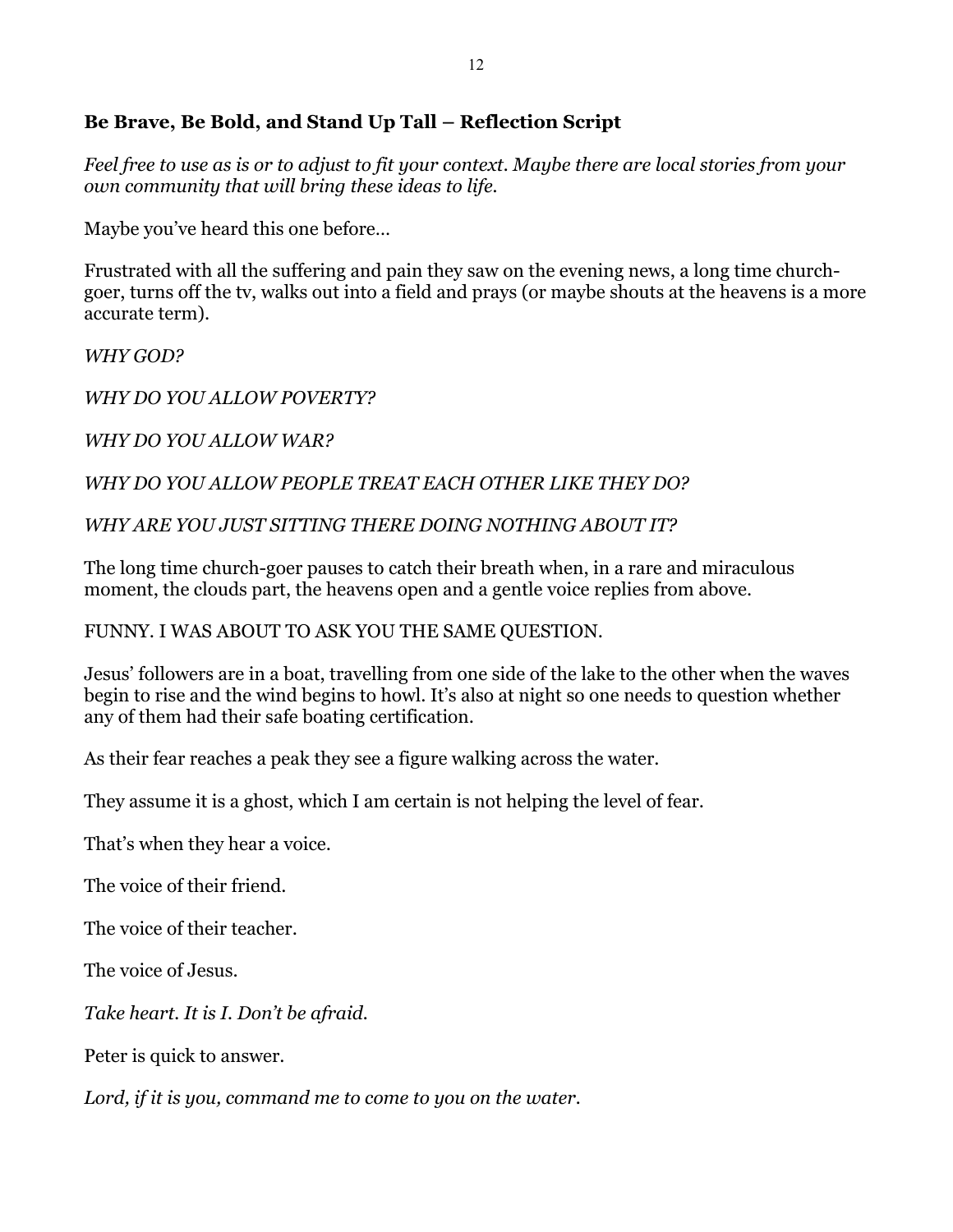Jesus says, *Come.*

And he does it.

Peter does it.

He steps over the side.

He puts one leg in front of the other.

And he walks.

On the water.

Be Brave, Be Bold, Stand Up Tall.

I often imagine the rest of them in the boat hearing Peter shout *command me to come to you on the water* and saying to each other.

*What is Peter thinking?*

But you know what I think Peter was thinking?

I think Peter was thinking of that time when he and his brother were mending nets, and a teacher walked along the beach, and said, *Come and Follow Me.* 

I think Peter was thinking about that time when their teacher sent them out two by two to go to towns and villages and do what he'd been doing.

I think Peter was thinking of what happened earlier in this chapter of Matthew (although Peter likely knew it as "earlier that afternoon") when Jesus was surrounded by 5000 people in a deserted place and when evening came and the disciples asked him to *send the crowds away so that they may go into the villages and buy food for themselves.'*

Jesus said to them, '*They need not go away; you give them something to eat.'*

You give them something to eat.

The disciples brought what little they had and Jesus gave thanks for it, broke it and gave it to them in baskets.

And they indeed gave them something to eat!

Peter fell through the waves but first he walked.

The disciples misunderstood and messed up.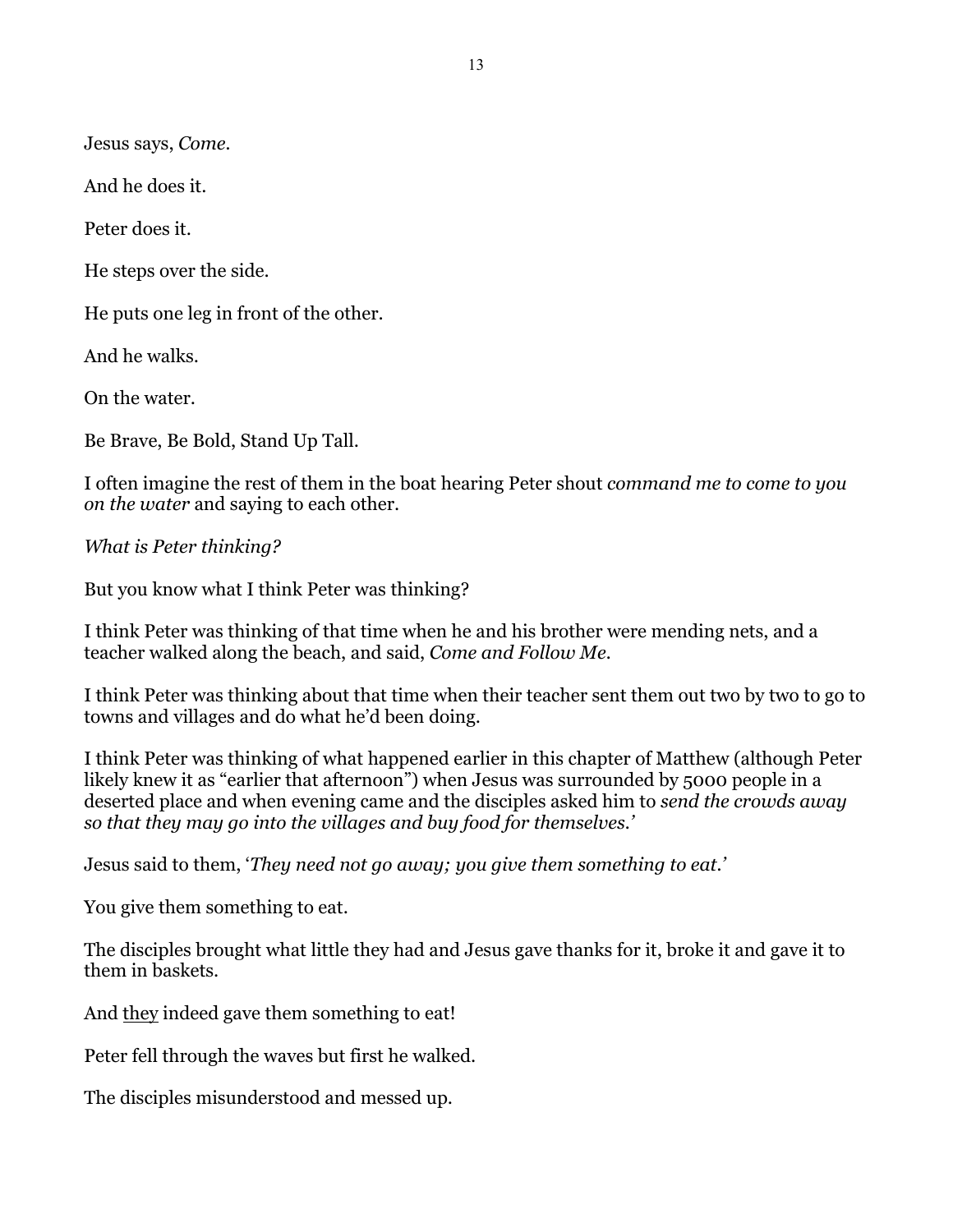But first they fed a crowd.

Be Brave, Be Bold, Stand Up Tall.

When we affirm our faith in the words of A New Creed we affirm that we have been called to be the church.

BE

**THE** 

CHURCH

This of course means to gather together to worship and pray…

*to Celebrate God's Presence.* 

But then we complicate things by saying

*Live with Respect in Creation.*

*Love and Serve Others.*

*Seek Justice and Resist Evil.* 

I wonder where, we, not the whole of the United Church, but we, the people in this room, I wonder where we might be called to live with respect in creation today?

What stream, lake, watershed calls for our respect?

What eco-system longs for our cooperation?

And I wonder who there is, within walking distance or a few KM of this place today feels unloved? Feels forgotten? Feels like the people who sing and pray in this building don't even know they exist.

And I wonder how we might learn their names? Hear their stories? Build something beautiful? How we, now knowing who they are, might offer an act of service?

And I wonder if there is justice that needs seeking in our immediate area?

I wonder who are our fellow children of God who long for better conditions in their children's schools? Who long for safe water to drink? Who long for their children to be safe?

I wonder what it might mean for us to learn the answers to these questions, and then to ask ourselves, what might we do? What small intentional step might we take, and what might it